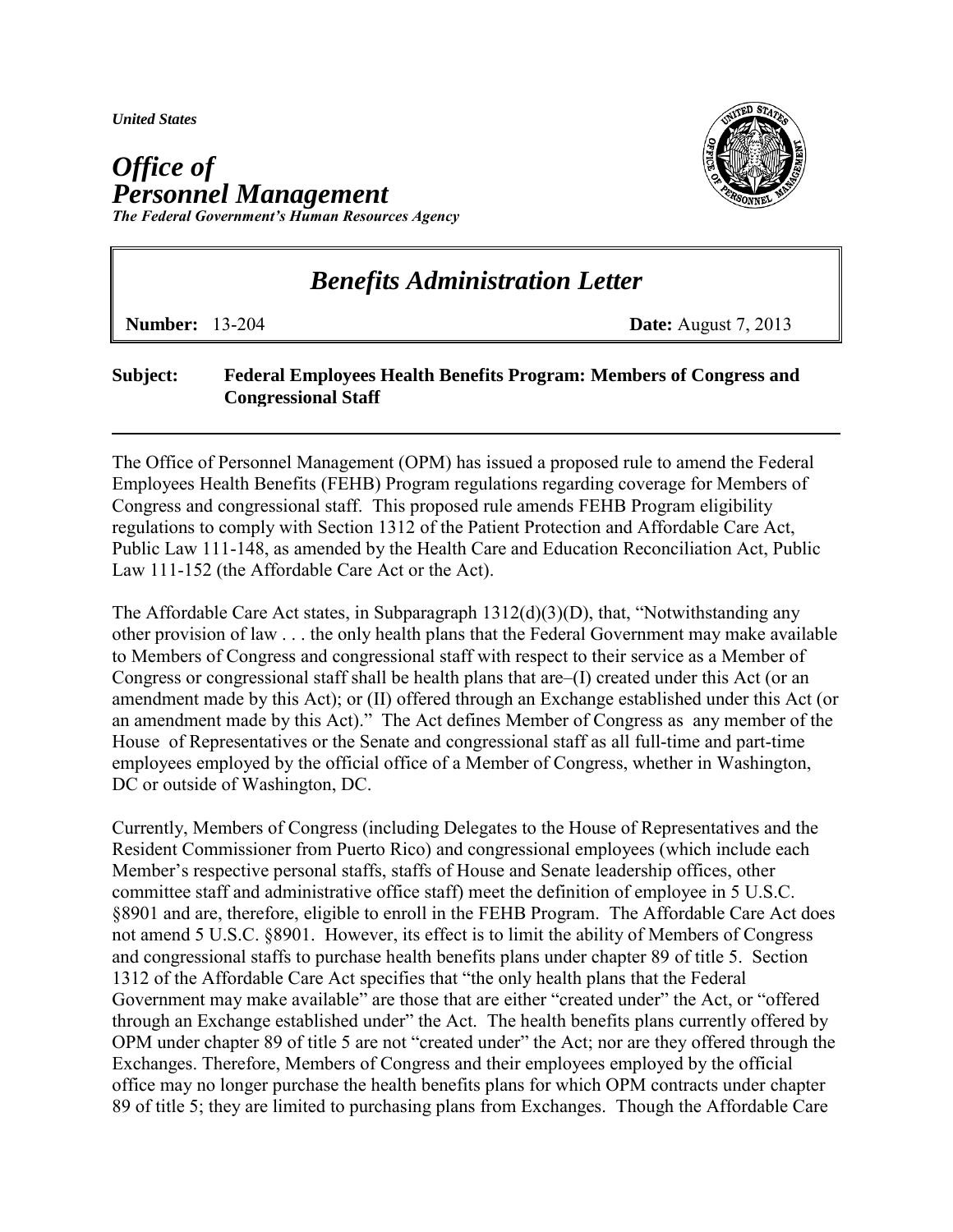Act does not provide a specific effective date for transition to the Exchanges, a reasonable reading of the statute is that enrollment in FEHB plans will no longer be available to Members of Congress and their employees employed by the official office as of January 1, 2014, the date under the Act that Exchanges (also called Health Insurance Marketplaces) will be available for providing health insurance coverage.

The Affordable Care Act limits the ability of the Federal government to offer health insurance to Members of Congress and certain congressional staff to only those plans offered on Exchanges. We interpret this for 2014 to mean the individual market Exchange in each State where the Member of Congress or congressional staff reside. The Act did not, however, alter the definition of "employee" as used in 5 U.S.C. 8901(1)(B)  $\&$  (C), or the definition of "health benefits plan" under 5 U.S.C. 8901(6). Health benefit plans that are offered through the Exchanges fit within the definition of "health benefit plan" under 8901(6). Because there are now Federal employees covered by Chapter 89 of title 5 who will be purchasing health benefits plans on Exchanges, we believe that it is appropriate to clarify the provisions that authorize a Government contribution for "health benefits plans under this chapter." In order to establish that the Government contribution will continue without interruption, we have added new paragraph (h) to section 890.501 of OPM's regulations. It should be noted that the FEHB has two enrollment categories, self only and self and family, and OPM determines Government contribution levels for each of these categories. While there are additional enrollment categories for Exchange plans, OPM intends to apply the self and family contribution level to any Exchange enrollment category other than one adult/individual.

The proposed rule defines a "Member of Congress" as a member of the Senate or of the House of Representatives, a Delegate to the House of Representatives (which includes delegates from the District of Columbia and the territories), and the Resident Commissioner of Puerto Rico.

The Affordable Care Act defines "congressional staff" to include those who work for "the official office of a Member of Congress." Because there is not an existing statutory or regulatory definition of official office, the proposed rule gives the employing office of the Member of Congress the responsibility for the determination as to whether an employed individual meets the statutory definition.

OPM believes that Members' offices are best equipped to make the determination as to whether an individual is employed by the "official office" of that Member, as there is no existing statutory or regulatory definition of "official office." OPM's proposed rule provides that a designation as a congressional staff member will be an annual designation made prior to October of each year for the following year based on expected work. The proposed rule provides that the designation must be made prior to October of the year before the coverage year so individuals know, during open enrollment, whether to participate in the appropriate state Exchange or the FEHB Program for the following year. However, OPM may extend the deadline for up to 30 days for the first year. OPM will work with the administrative offices of Members of Congress on a streamlined process for reporting on this designation.

The proposed rule also states that the designation will be effective for the entire FEHB Program plan year during which the congressional staff member works for that Member of Congress.